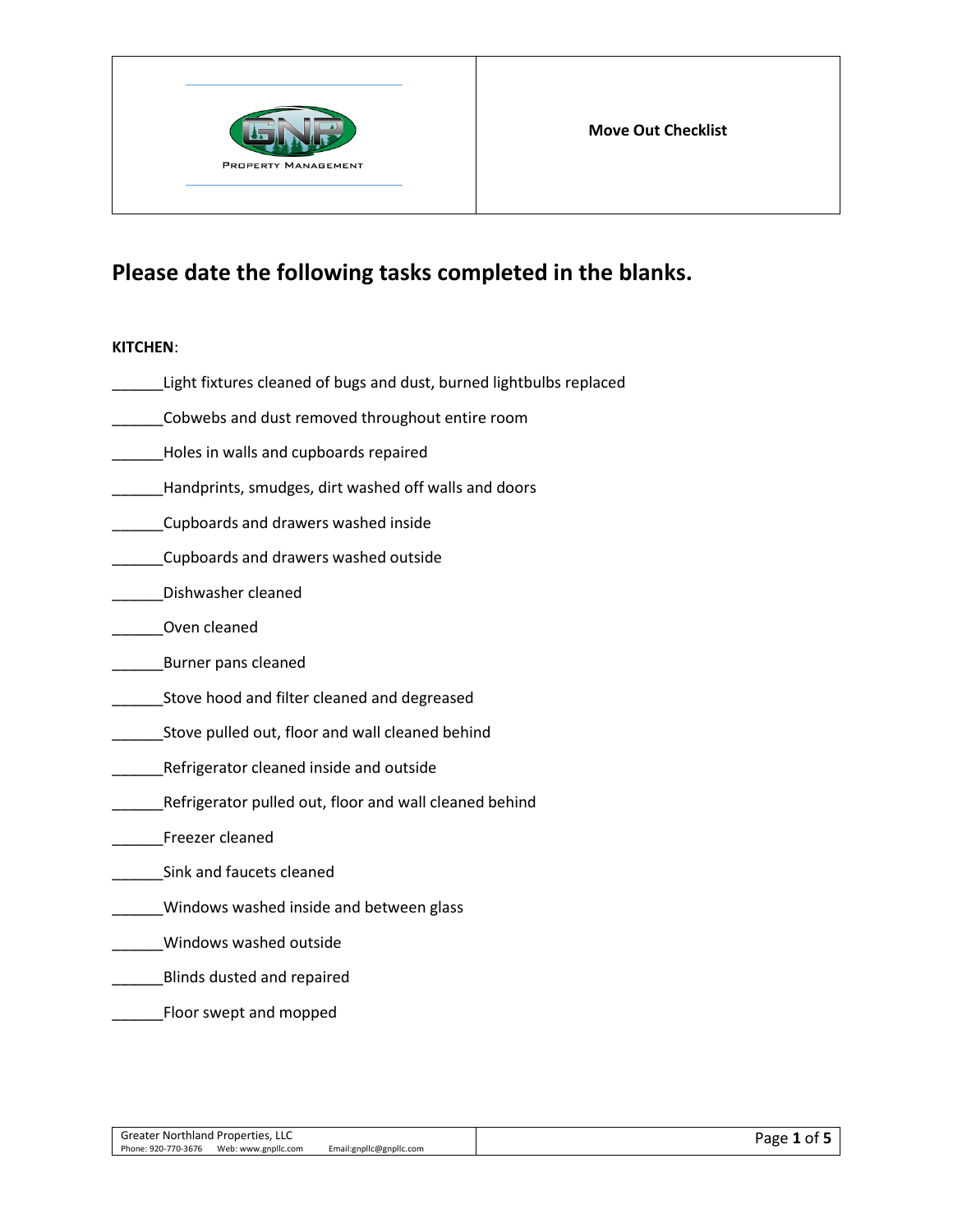

### **LIVING ROOM:**

- \_\_\_\_\_\_Light fixtures cleaned of bugs and dust, burned lightbulbs replaced
- \_\_\_\_\_\_Cobwebs and dust removed throughout the entire room
- \_\_\_\_\_\_Holes in walls and doors repaired
- \_\_\_\_\_\_Handprints, smudges, dirt was off walls and doors
- \_\_\_\_\_\_Windows washed inside and between glass
- \_\_\_\_\_\_Windows washed outside
- **EXECUTE:** Blinds dusted and repaired
- **\_\_\_\_\_Floor swept and mopped**
- \_\_\_\_\_\_Carpeting vacuumed and shampooed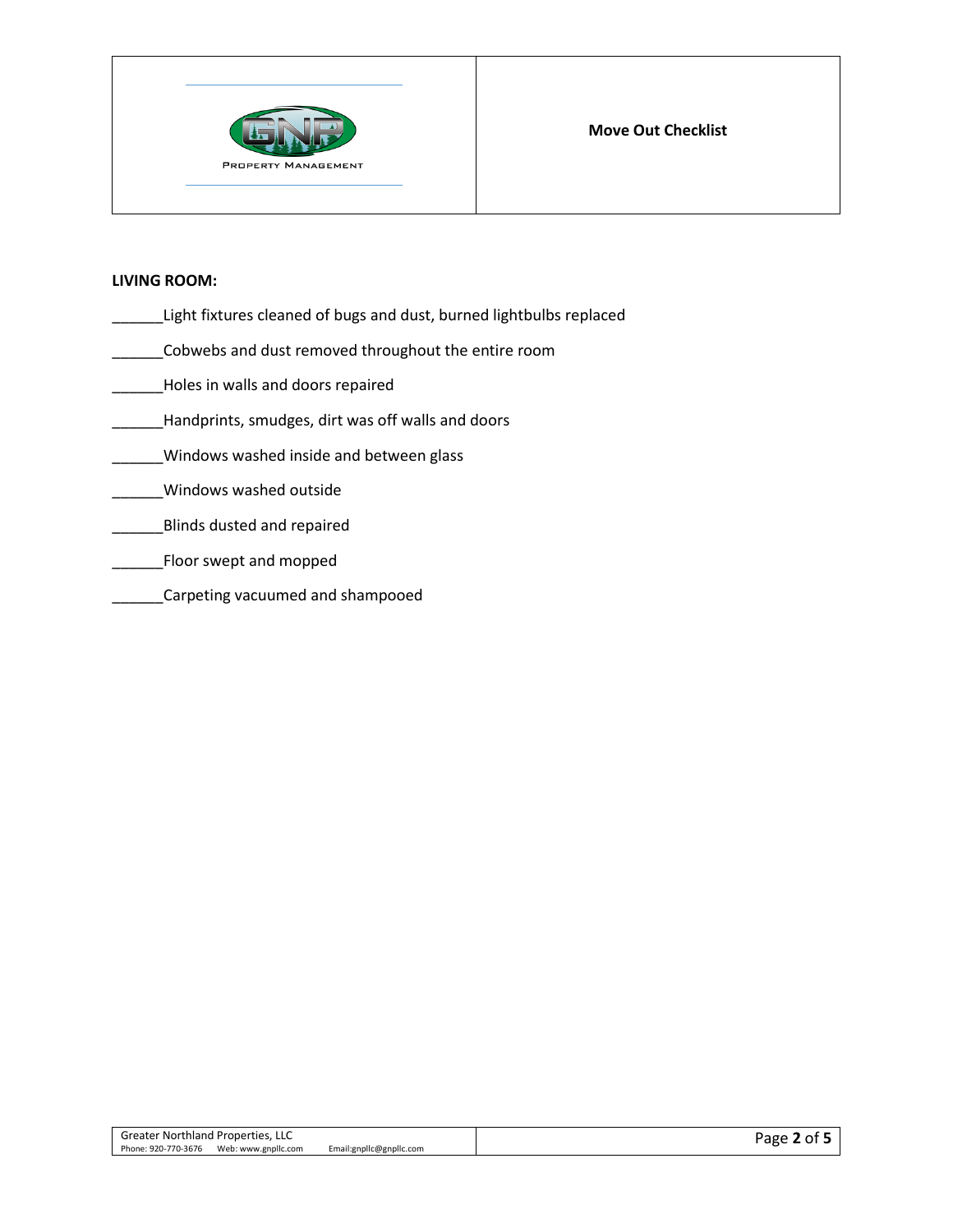

#### **BATHROOMS:**

- \_\_\_\_\_\_Light fixtures cleaned of bugs and dust, burned lightbulbs replaced
- \_\_\_\_\_\_Cobwebs and dust removed throughout entire room
- **\_\_\_\_\_\_Holes in walls and cupboards repaired**
- \_\_\_\_\_\_Handprints, smudges and dirt washed off walls and doors
- \_\_\_\_\_\_Cupboards and drawers washed inside
- \_\_\_\_\_\_Cupboards and drawers washed outside
- \_\_\_\_\_\_Bathtub cleaned
- \_\_\_\_\_\_Sink cleaned
- \_\_\_\_\_\_Toilet cleaned
- \_\_\_\_\_\_Mirror cleaned
- **\_\_\_\_\_\_\_\_\_\_Blinds dusted and repaired**
- \_\_\_\_\_\_Towel bars repaired/replaced
- \_\_\_\_\_Toilet paper holder cleaned
- \_\_\_\_\_\_Toilet paper in holder
- \_\_\_\_\_\_Vent fan cleaned
- \_\_\_\_\_\_Window washed inside and between glass
- \_\_\_\_\_\_Window washed outside
- \_\_\_\_\_\_Floor swept and mopped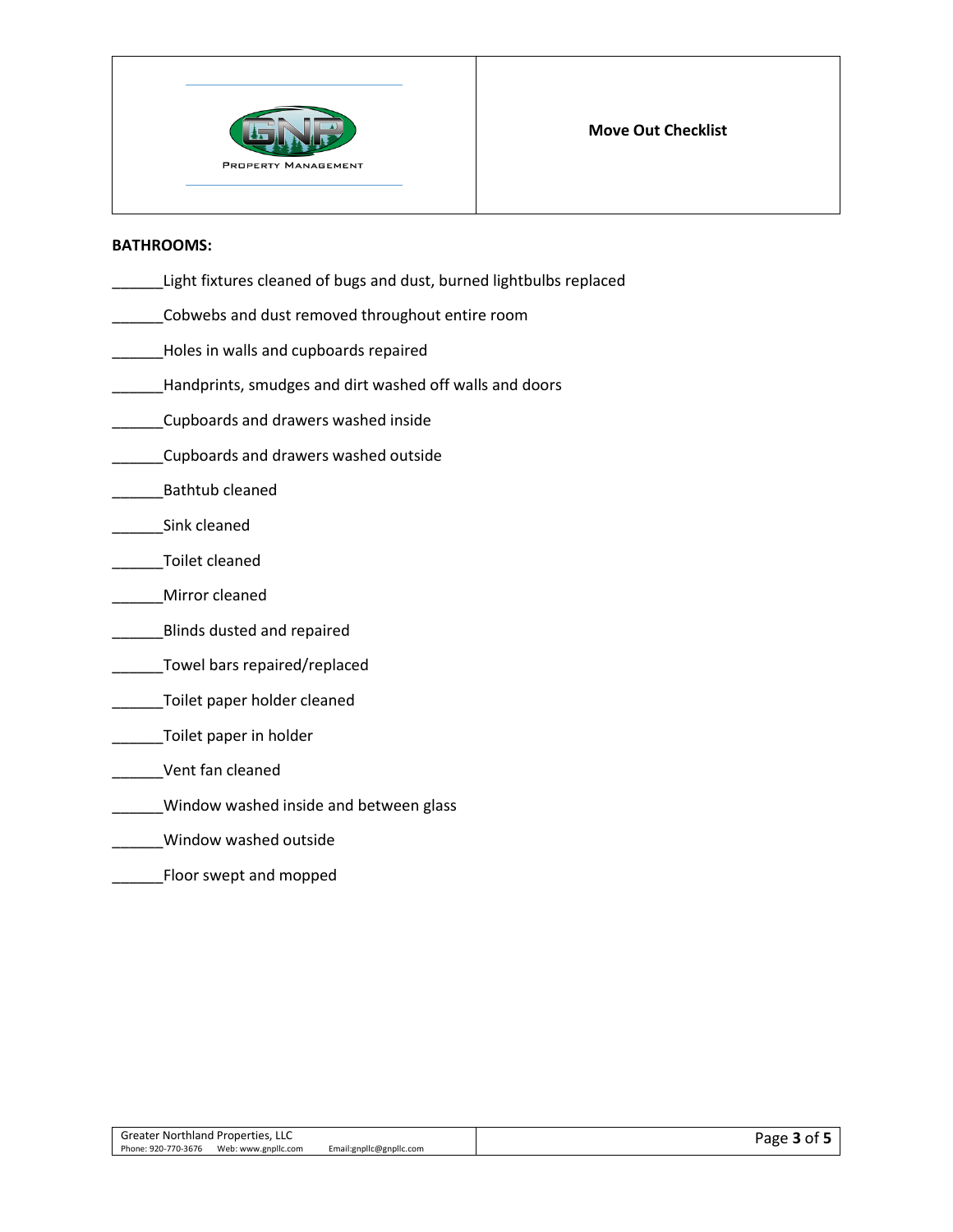

#### **BEDROOMS:**

- \_\_\_\_\_\_Light fixtures cleaned of bugs and dust, burned lightbulbs replaced
- \_\_\_\_\_\_Cobwebs and dust removed throughout entire room
- **\_\_\_\_\_Handprints, smudges and dirt washed off walls and doors**
- \_\_\_\_\_\_Closets and shelves washed
- \_\_\_\_\_\_Windows washed inside and between glass
- \_\_\_\_\_\_Windows washed outside
- \_\_\_\_\_\_Blinds dusted and repaired
- \_\_\_\_\_\_Floor swept and mopped
- \_\_\_\_\_\_Carpeting vacuumed and shampooed